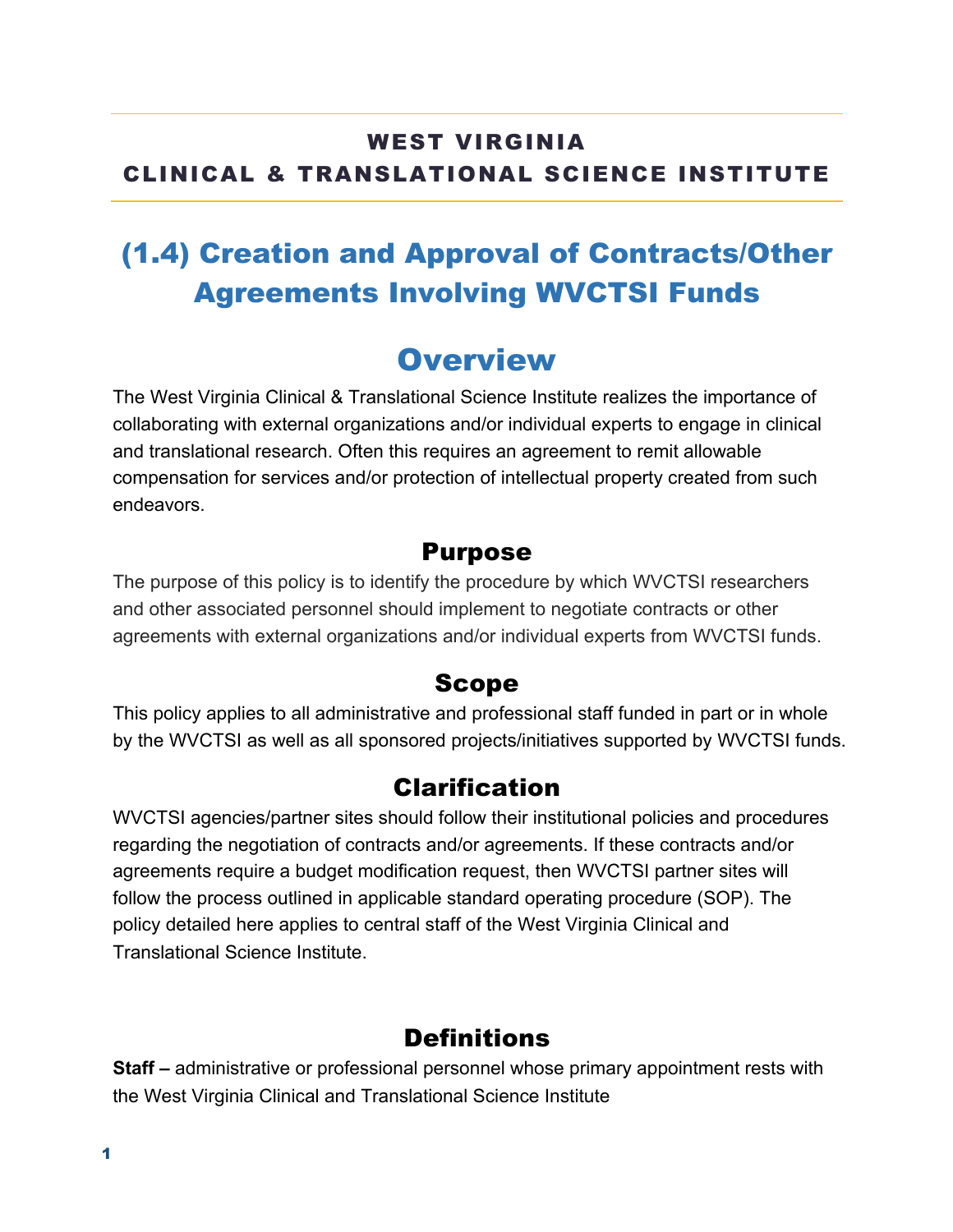**Agencies –** West Virginia University, West Virginia University Research Corporation, West Virginia University Healthcare doing business as WVU Medical Corporation or University Health Associates, Charleston Area Medical Center, WV School of Osteopathic Medicine

**Principal Investigator -** the HSC employee (usually a faculty member) who is responsible for the proper conduct of research or other activity described in a proposal for an award. This role is often used interchangeably with the role of Program Director on a sponsored project/program.

**Sponsored Programs -** programs or projects that are funded by an external entity through an award (grant, contract, etc.) to the West Virginia University Research Corporation (WVURC) or West Virginia University (WVU). Sponsored programs include activities such as research, instruction, service, and other sponsored activities.

# **Policy**

The WVCTSI will negotiate and subsequently process all service agreements as well as independent contract agreements in accordance with applicable guidelines, policies, as well as procedures issued by federal authority, NIH, and WVU.

### Procedures

For all contracts and/or agreements involving WVCTSI that are classified as a service agreement, the researcher/other personnel should contact the Director of Research Administration for guidance as well as the necessary documents required to process the contract/agreement. All other agreements/contacts that fall into the following categories will be processed through the appropriate WVU central administrative unit:

- 1. Contracts/agreements that fall under one of the following categories shall be routed through WVU OSP using KC-Blue Sheet and consistent with the WVU policy on "Submission of Proposals for Extramural Support":
	- a. Memorandum of Understanding (MOU) that Involve Extramural Funding
	- b. Memorandum of Agreement (MOA) that Involve Extramural Funding
	- c. Proposals to and proposed contracts between WVU or WVURC and industrial partners for research services, training, services and other sponsored activities
	- d. Industry sponsored clinical trial agreements